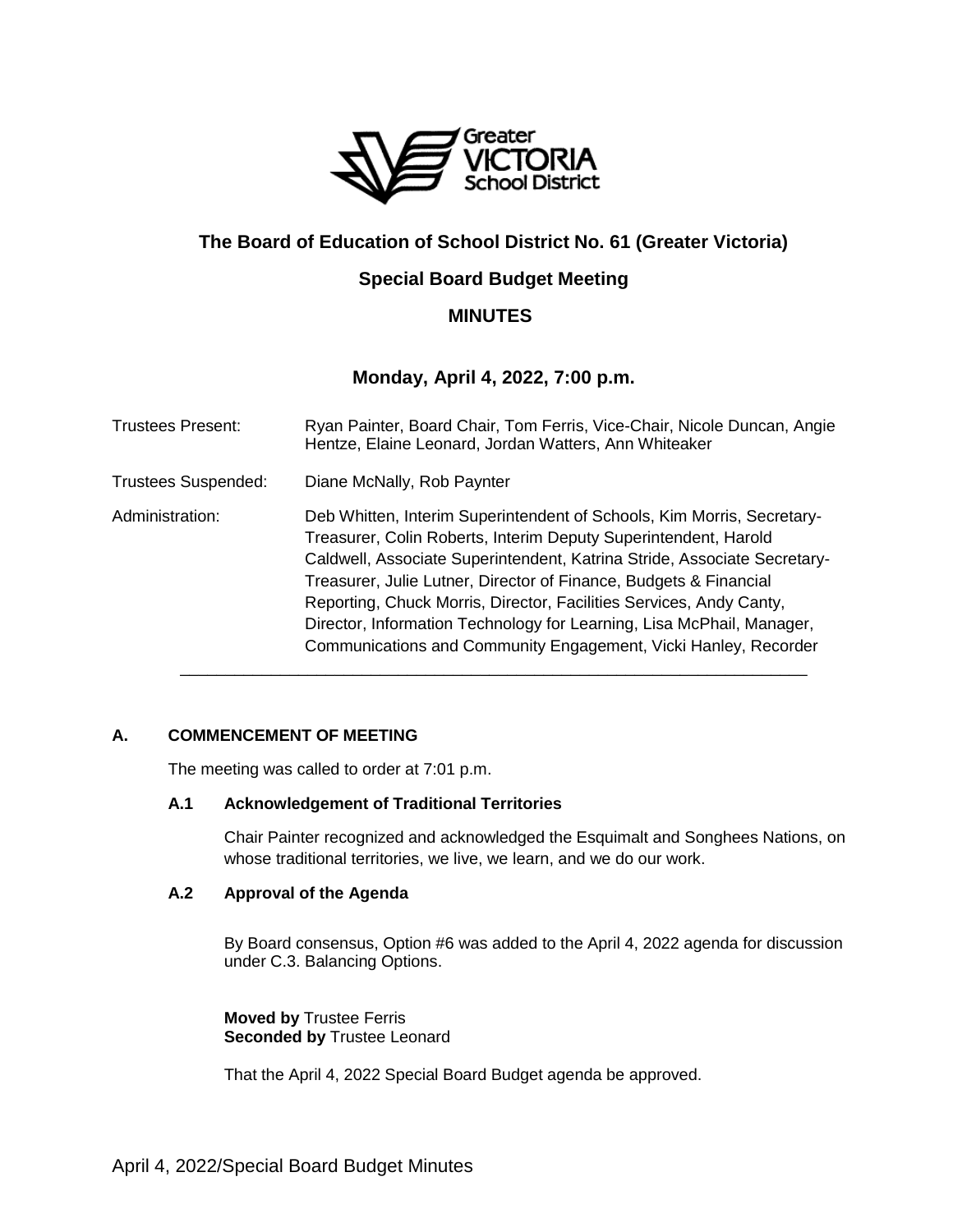# **B. CORRESPONDENCE**

## **B.1. March 8 to April 2, 2022 – Public Correspondence re: Budget**

Chair Painter expressed gratitude to staff for the agenda package and to the public for the many pieces of correspondence received. Trustee Whiteaker expressed gratitude to the public for providing feedback with regards to the budget.

## **C. 2022-2023 ANNUAL BUDGET**

## **C.1. Budget Engagement Report**

Secretary-Treasurer Morris directed Trustees to the Budget Engagement Report within the agenda package and expressed gratitude to staff and Budget Advisory Committee members for their efforts throughout the budget cycle. Secretary-Treasurer Morris provided an overview of the report and responded to a question with respect to a debrief meeting after the process has been completed.

Trustee Duncan, Chair of the Budget Advisory Committee, highlighted the first year of the committee, balance of enough time to engage and deliberate and the hope that next year all members would be together.

# **C.2. Presentation**

Interim Superintendent Whitten and Secretary-Treasurer Morris provided a presentation which included alignment to the strategic direction for learning in the District and the financial overview of 2022-2023.

# **C.3. Balancing Options**

By consensus, Trustees decided upon a Committee of the Whole approach when discussing balancing options. Discussion ensued amongst the Trustees with questions being asked of Secretary-Treasurer Morris. Trustees Whiteaker and Duncan provided an overview of their proposed Option #6.

**Moved by** Trustee Leonard **Seconded by Trustee Ferris** 

That the Board of Education of School District No. 61 (Greater Victoria) move Option #4 of the proposed balancing options for the 2022-2023 draft budget, for consideration and discussion.

Secretary-Treasurer Morris provided Trustees with an overview of Option #4 and answered questions of clarification. Trustees discussed this option and suggested amendments.

**Moved by** Trustee Watters **Seconded by** Trustee Whiteaker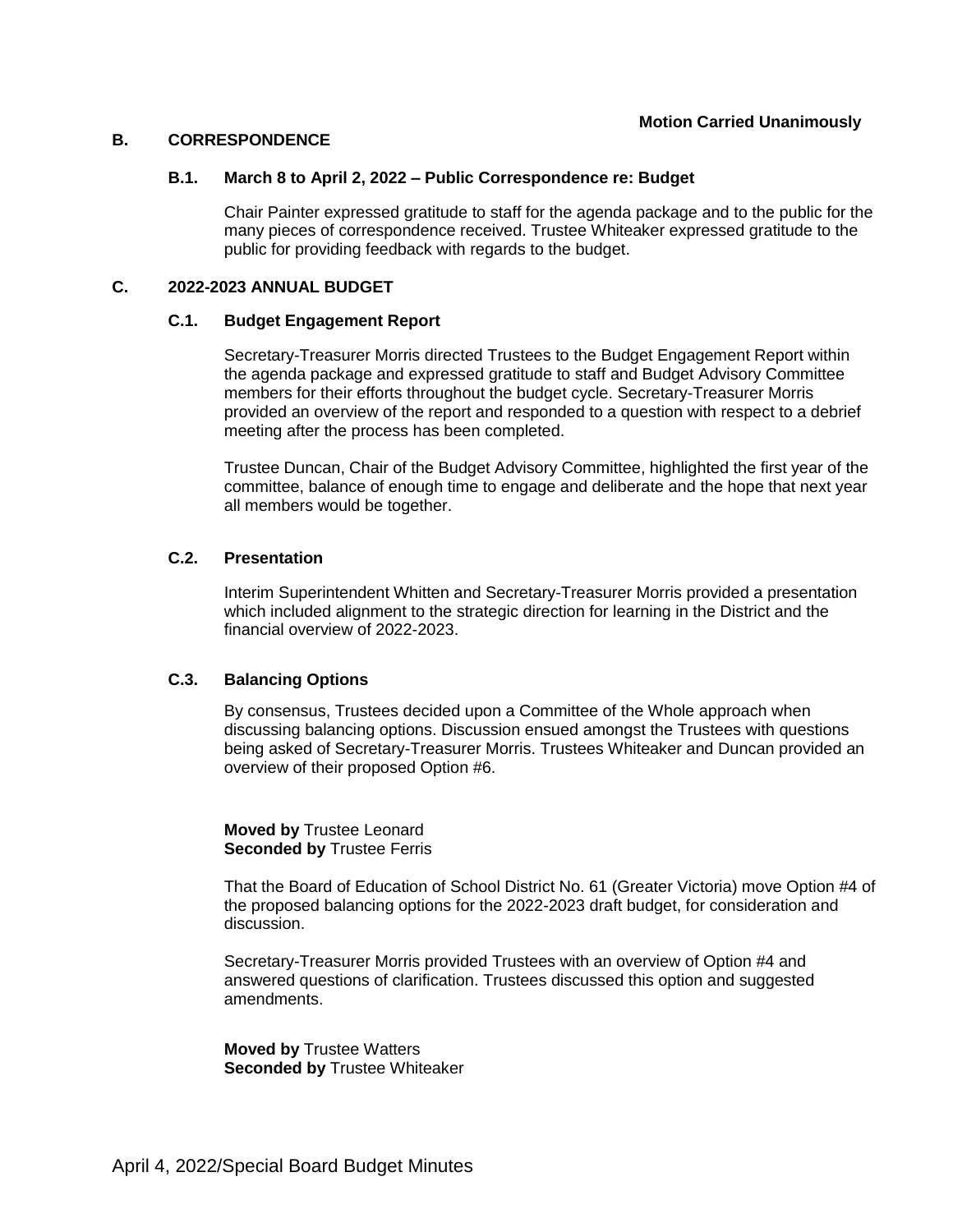That Option #4 of the draft 2022-2023 budget be amended by reducing spending of 1.0 FTE PVP at the Tolmie Board Office for \$150,174.

### **Motion Carried Unanimously**

**Moved by** Trustee Watters **Seconded by Trustee Ferris** 

That Option #4 of the 2022-2023 draft budget be amended by adding District Team Indigenous Collaboration for \$25,000.

Discussion ensued amongst Trustees with Trustees deciding by consensus to table the amendment and go through reductions first, prior to adding specific items back in.

**Moved by** Trustee Duncan **Seconded by** Trustee Whiteaker

That Option #4 of the 2022-2023 draft budget be amended by reducing District Team - Literacy for \$37,000.

**Motion Carried**

For: Trustees Duncan, Ferris, Hentze, Painter, Whiteaker Against: Trustees Leonard, Watters

## **Moved by** Trustee Duncan **Seconded by** Trustee Whiteaker

That 1.0 FTE Manager at the Board Office be eliminated.

Discussion ensued with regards to the implications of a reduction of a Manager at the Board Office with questions being asked of Secretary-Treasurer Morris, as this option was not part of Option #4. Trustee Duncan withdrew the motion.

Further discussion ensued amongst the Trustees with discussion moving to proposed Risks that the Board could take to use enrolment and surplus greater than projected to balance the budget.

**Moved by** Trustee Whiteaker **Seconded by** Trustee Duncan

That the Board of Education of School District No. 61 (Greater Victoria) increase the use of 2021-2022 surplus excess of the \$800,000 projected, by \$1.5m.

**Motion Carried** 

For: Trustees Duncan, Hentze, Painter, Watters, Whiteaker Against: Trustee Ferris, Leonard

**Moved by** Trustee Whiteaker

That the Board of Education of School District No. 61 (Greater Victoria) take a recess break at 9:09 p.m..

**Motion Carried Unanimously**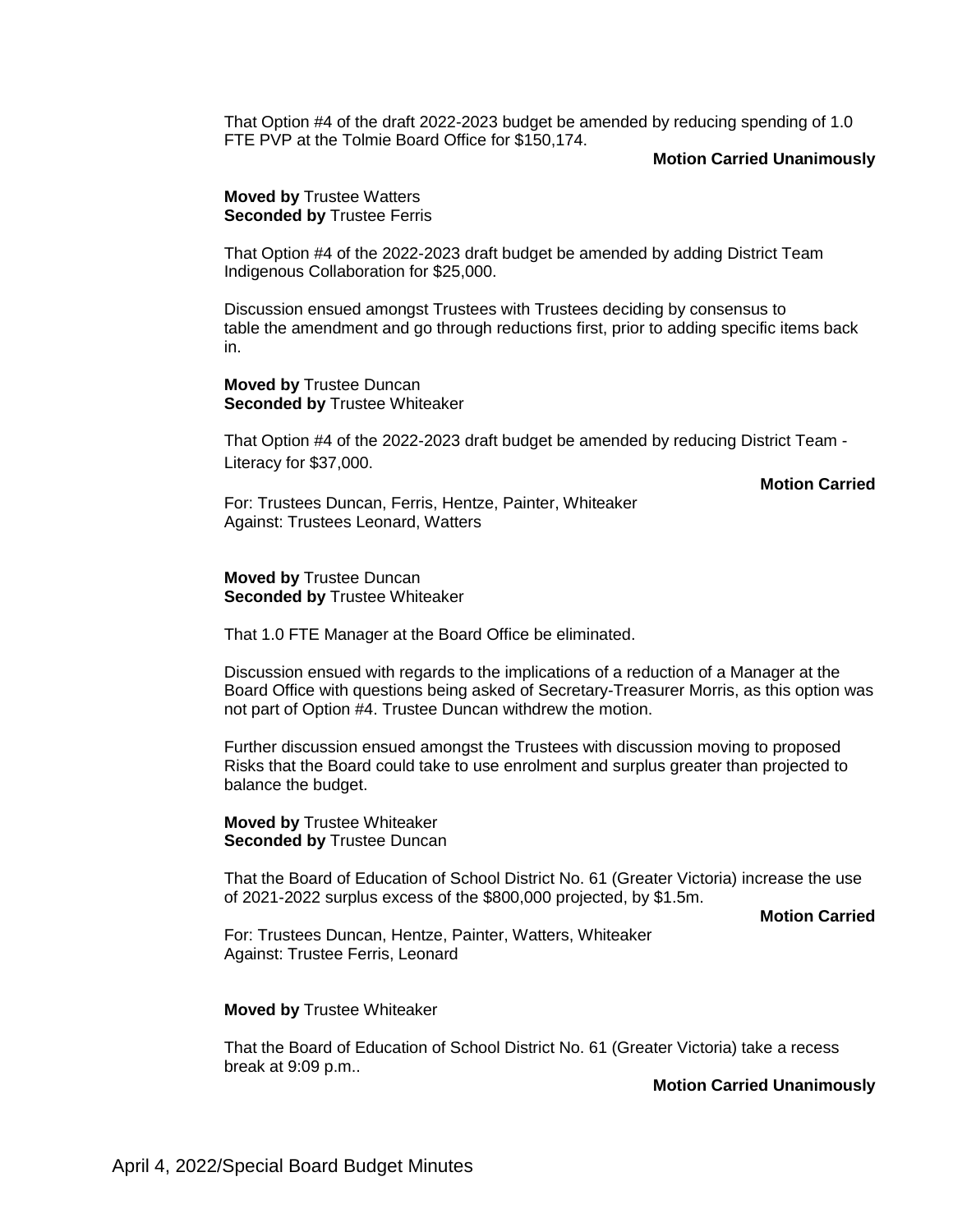Chair Painter called the meeting back to order at 9:19 p.m.

Discussion continued amongst Trustees with questions being asked of Secretary-Treasurer Morris as to what the balance is after making the previous changes.

**Moved by** Trustee Watters **Seconded by** Trustees Hentze

That Option #4 of the 2022-2023 draft budget be amended by adding District Team Indigenous Collaboration for \$25,000.

#### **Motion Carried Unanimously**

**Moved by** Trustee Duncan **Seconded by** Trustee Whiteaker

That Option #4 of the 2022-2023 draft budget be amended by removing all YFC's and 2 Outreach workers for \$623,110 from the savings list.

Further Discussion ensued amongst Trustees with questions being asked of Secretary-Treasurer Morris on where the funding would be moved from. A suggestion was made to amend the motion.

**Moved by** Trustee Watter **Seconded by Trustee Ferris** 

That the motion **"***That Option #4 of the 2022-2023 draft budget be amended by removing all YFC's and 2 Outreach workers for \$623,110 from the savings list*" be amended to remove the reference to 'Outreach worke*rs*' and reduce the amount by \$180,000 to \$443,110.

### **Motion Carried**

For: Trustees Duncan, Ferris, Hentze, Painter, Watters Against: Trustee Leonard Abstain: Trustee Whiteaker

Chair Painter called for the vote on the main motion as amended.

That Option #4 of the 2022-2023 draft budget be amended by removing all YFC counsellors for the amount of \$443,110 from the savings list.

### **Motion Carried**

For: Trustees Duncan, Ferris, Hentze, Painter, Watters, Whiteaker Against: Trustee Leonard

Chair Painter provided the current balance for Trustees. Trustee Whiteaker sought clarification with respect to the Parent Education Fund and specifically what the calculation was for the amount. Secretary-Treasurer was unable to provide an answer and stated that she would provide one at the Board Budget meeting on April 7, 2022. Trustee Whiteaker also requested rationale for removing the line item from the budget. Secretary-Treasurer Morris advised the amount for the service would be provided from the Superintendent's discretionary budget.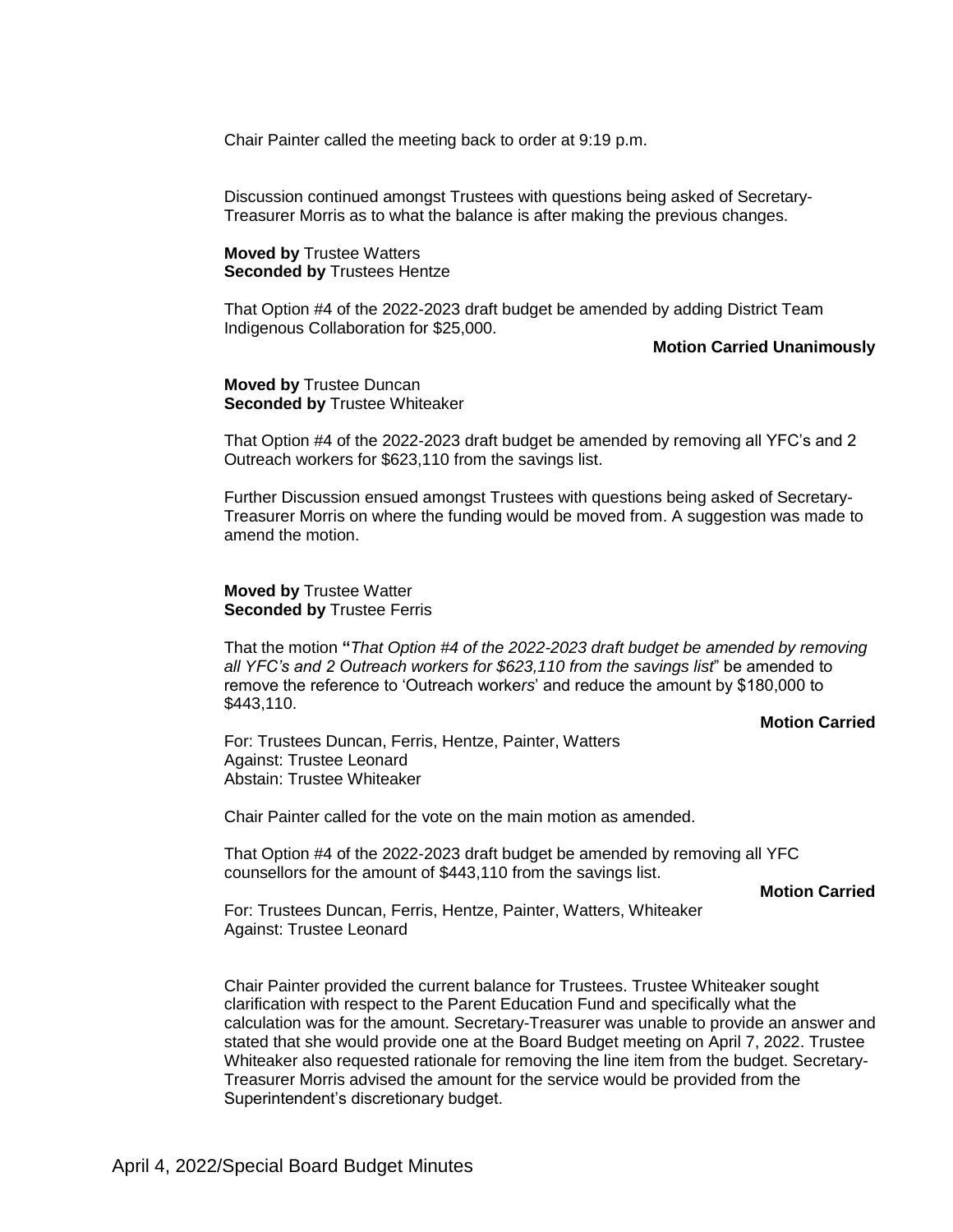### **Moved by** Trustee Watters **Seconded by** Trustee Duncan

That Option #4 of the 2022-2023 draft budget be amended by removing District ukulele for \$16,525 from the savings list.

### **Motion Carried Unanimously**

## **Moved by** Trustee Leonard **Seconded by** Trustee Ferris

That Option #4 of the 2022-2023 draft budget be amended by removing the Clerical Staff from 12/11 month to 11/10.5 month for \$94,496 from the savings list.

#### **Motion Carried Unanimously**

## **Moved by** Trustee Painter **Seconded by** Trustee Hentze

That Option #4 of the 2022-2023 draft budget by amended by adding a Communications Assistant for \$68,000.

**Motion Carried**

For: Trustees Ferris, Hentze, Leonard, Painter, Watters Against: Trustees Duncan, Whiteaker

## **Moved by** Trustee Whiteaker **Seconded by** Trustee Duncan

That Option #4 of the 2022-2023 draft budget be amended by reducing the 2.0 FTE Carpenter spend to 1.0 FTE Carpenter at Facilities Services and use the difference of \$84,004 for Collaboration Time.

Further discussion ensued amongst Trustees with a suggestion being made to amend the motion.

**Moved by** Trustee Duncan **Seconded by** Trustee Whiteaker

That the motion "*That Option #4 of the 2022-2023 draft budget be amended by* r*educing the 2.0 FTE Carpenter spend to 1.0 FTE Carpenter at Facilities Services and use the difference of \$84,004 for Collaboration Time"* be amended by striking "*and use the difference for Collaboration Time*."

# **Motion Defeated**

For: Trustees Duncan, Whiteaker Against: Trustees Ferris, Hentze, Leonard, Painter, Watters

Chair Painter called for the vote on the main recommended motion.

That Option #4 of the 2022-2023 draft budget be amended by reducing the 2.0 FTE Carpenter spend to 1.0 FTE Carpenter at Facilities Services and use the difference of \$84,004 for Collaboration Time.

**Motion Defeated**